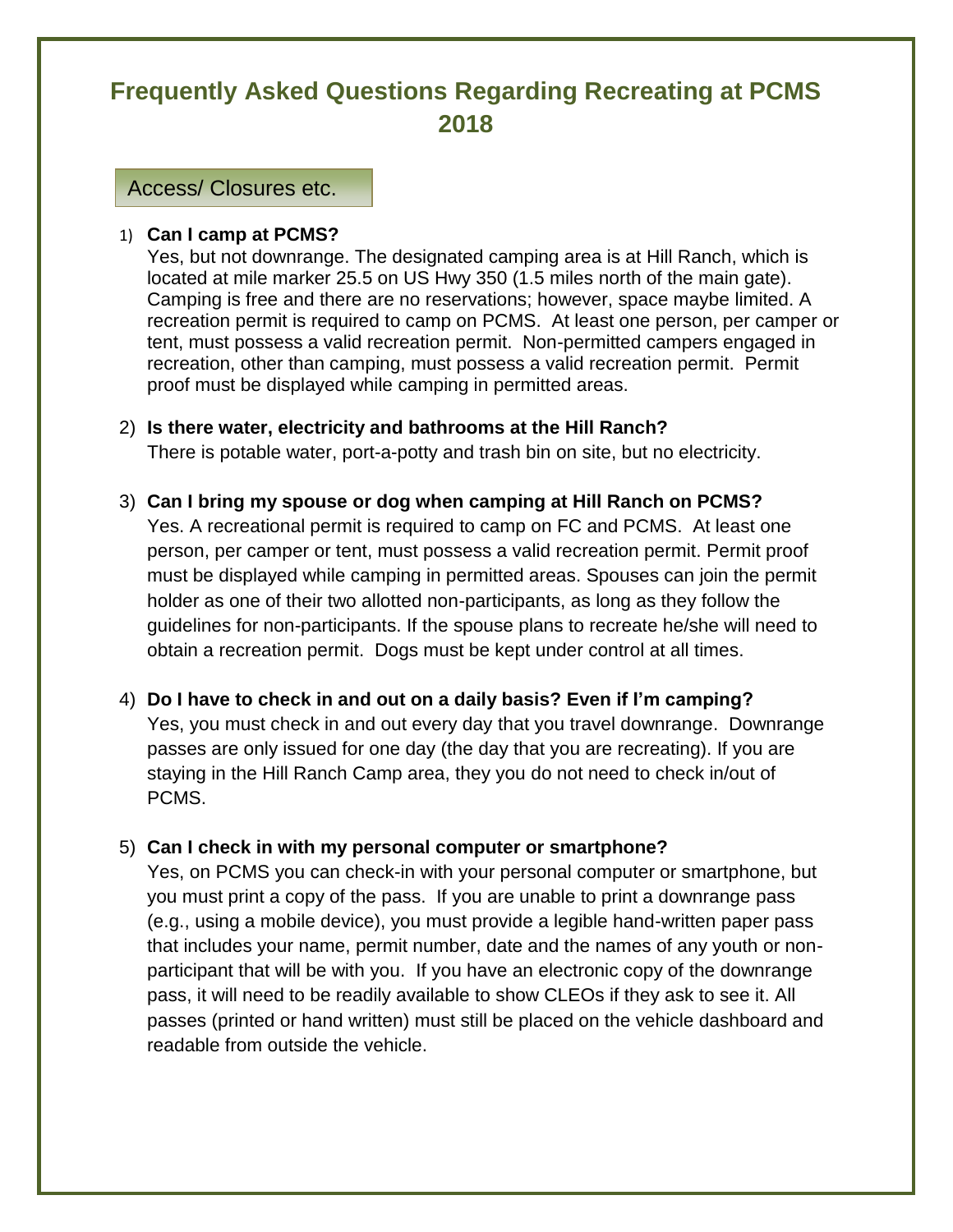### 6) **What are the gate hours?**

Gate hours vary and are posted on the website. Recreationists can check in at 4:00 a.m. and check out is typically two hours after sunset. Failure to check out on time can result in suspension of your permit. The gate code will be displayed during the check in process.

#### 7) **Is PCMS open for hunting this weekend?**

Click *[here](https://fortcarson.isportsman.net/pcmsinfo.aspx)* to check the website for general hours, closures, etc.

### 8) **Does PCMS close for bad weather?**

Sometimes. PCMS reserves the right to close any time due to training, weather, limited staff etc. After a wet weather event the 2-track roads may be closed. Always check the website *[here](https://fortcarson.isportsman.net/pcmsinfo.aspx)* for closures *before* driving to PCMS.

### 9) **Can I cut through PCMS to access Unit 147**?

Yes, but you will still need to register and purchase an annual recreation permit on iSportsman *[here,](https://fortcarson.isportsman.net/Login.aspx#Register)* watch the Downrange Safety Brief, have your weapons registered with Fort Carson, and check into iSportsman each day to obtain a Downrange Pass. You will also need to adhere to the posted gate hours and check out on time. Allow approximately one hour to drive from unit 147 to the hunter check station.

# Downrange Safety Briefs/ Weapons Registration/ Permits

### 10)**Do I have to have a Downrange Safety Brief if I had one last year?**

Yes. A Downrange Safety Brief is required each year, except for youth (17 years or younger). Mentors must also watch the Downrange Safety Brief. You will be directed to watch the Downrange Safety video before you can purchase that annual recreation permit. The Downrange Safety Brief is valid from 01 April – 31 March (the same as your CO hunting license).

# 11)**Do non-participant guests, non-hunters and visitors who are not carrying a weapon, still need to buy a recreation permit and view the Downrange Safety Brief?**

New! Per new DoD regulations, a permit holder can bring two non-participant guests. These guests must remain within 50 feet of the permit holder at all times, and their names must be written on a piece of paper displayed on the dashboard. Non-participants must also create an account and take the downrange safety brief.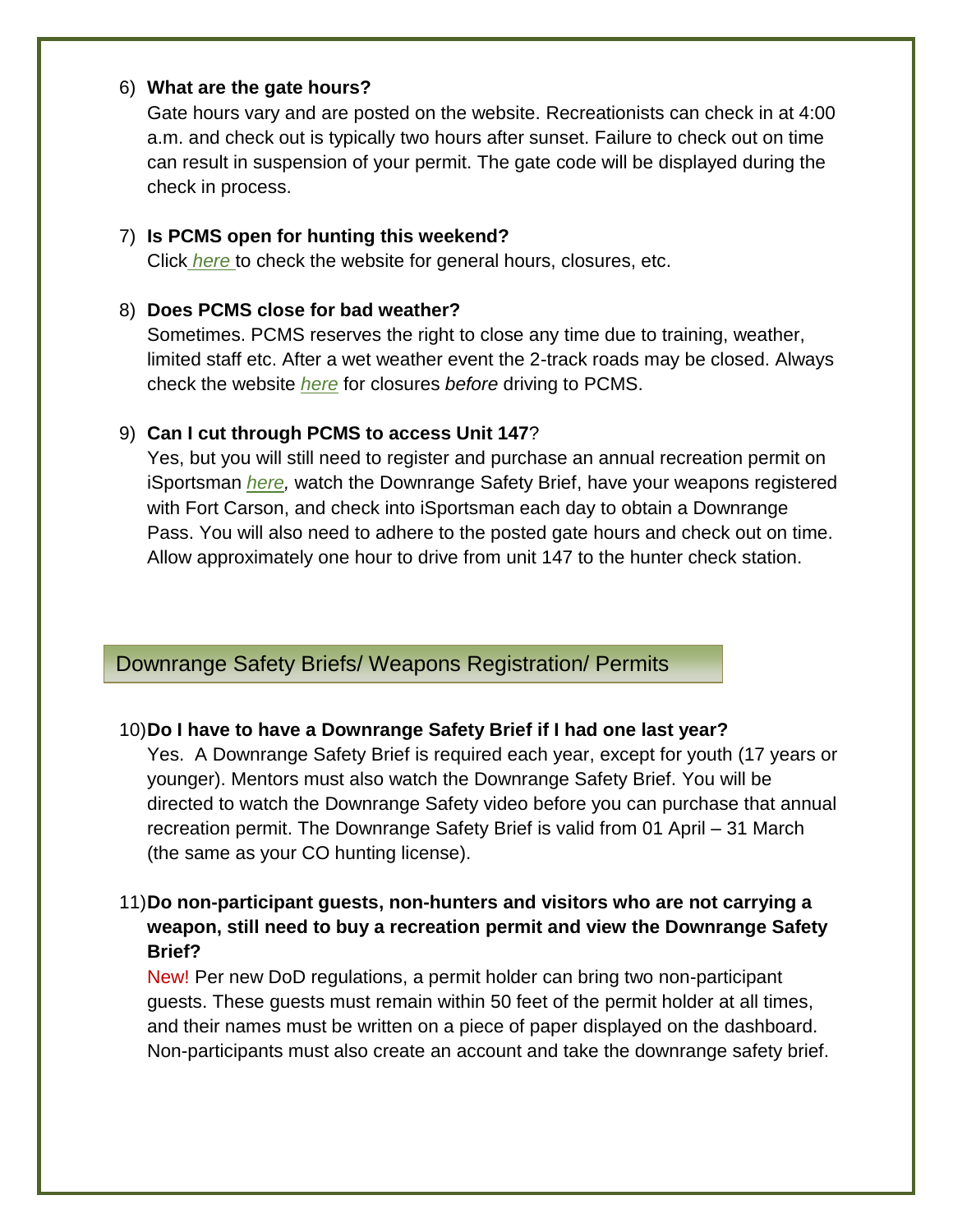### 12)**Can I recreate on PCMS if I'm not hunting?**

Yes, as long as the installation is not closed due to military training. You will still need to register and purchase an annual recreation permit on iSportsman [here,](https://fortcarson.isportsman.net/Login.aspx#Register) view the Downrange Safety Brief, and check in to iSportsman to obtain a daily downrange pass.

# 13)**Where can I buy a recreation permit? Can I buy it at the kiosk?**

Registering for a new permit, or logging into your account, can be done on the iSportsman website home page under the Account Register & Log In Site tab *[here](https://fortcarson.isportsman.net/access.aspx)*. You will need to create an account and view the Downrange Safety Brief as part of the permitting process.

### 14)**How much does a recreation permit cost?** New! (Reduced rates!)

| <b>Basic Annual Permit</b> | ages 18-79        | \$40  |
|----------------------------|-------------------|-------|
| Non-consumptive*           | ages 18-79        | \$10  |
| Senior                     | ages 64-79        | \$25  |
| <b>Super Senior</b>        | ages 80 and older | \$1   |
| Teen~Youth                 | ages 12-17        | \$10  |
| <b>Special Permit</b>      | n/a               | \$500 |
|                            |                   |       |

\* Non-consumptive covers any recreational activity that does not include harvesting fish, game or other natural resources. There is no fishing on PCMS.

### 15)**Can I bring my child (or other youth) hunting?**

Any youth (17 years or younger) must be accompanied by an adult mentor (18 years or older) and must hunt in accordance with the Colorado Parks and Wildlife regulations. Mentors must:

- remain within 50ft of the youth at all times
- be completely responsible for the youth while they are downrange
- have a valid recreation permit and display a paper that lists all the youth with them
- ensure that the youth understands and adheres to all the rules and regulations
- sign the Hold Harmless Agreement for the youth
- record every youth harvest report(s) under their account in iSportsman

# 16)**Can I bring my ATV, UTV or Horse/Mule?**

Horses and mules are allowed but must be fed certified weed-free hay. ATVs and UTVs are not allowed on PCMS.

### 17)**How do I get my weapon registered?**

Prior to hunting on PCMS (or Fort Carson) any firearms that you plan on bringing onto the base will need to be registered. You do not need to register bows. This can take several weeks so plan accordingly. The form is available under the Access (Drop Down Menu) tab *[here.](https://fortcarson.isportsman.net/FireArmRegistration.aspx)*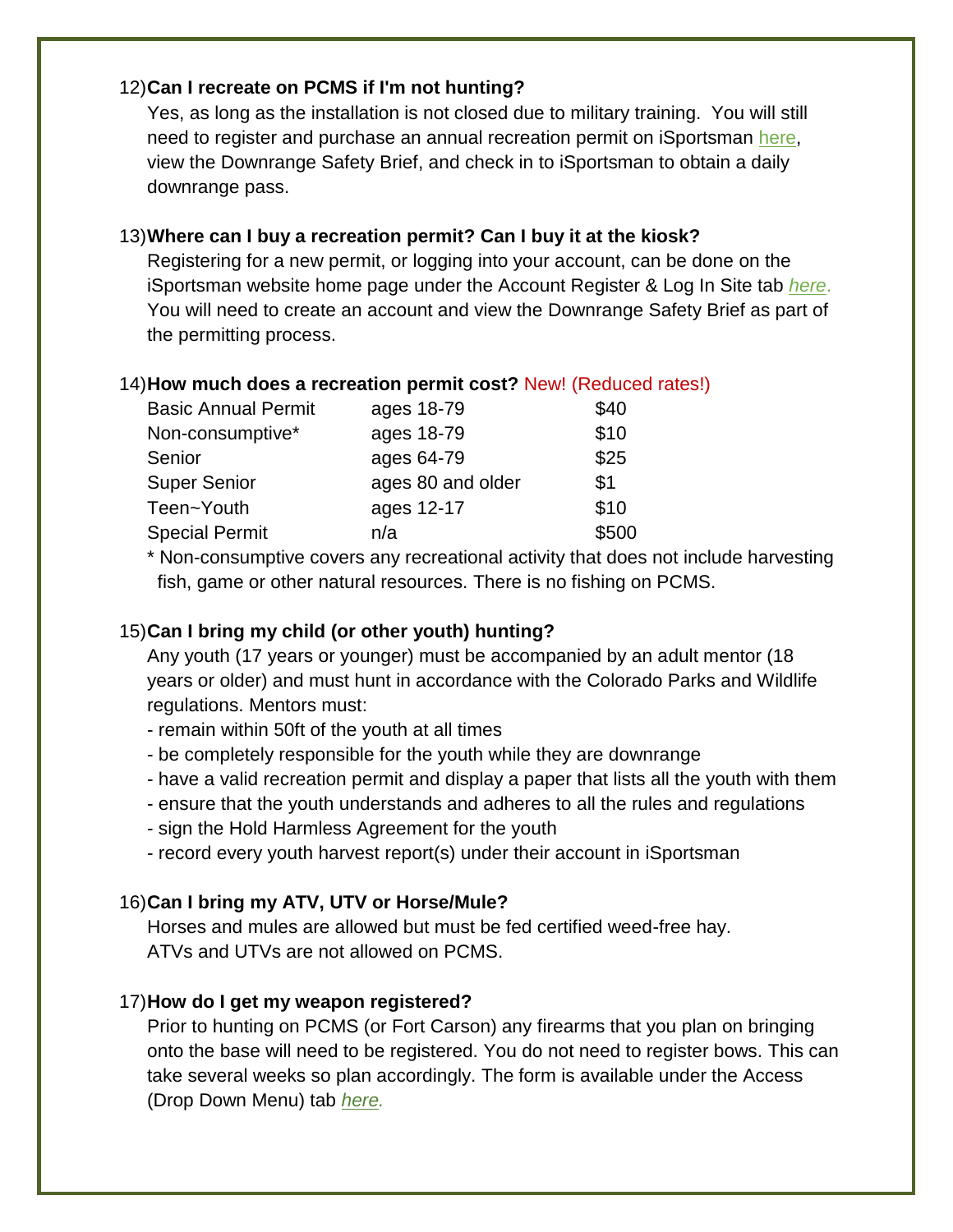# Miscellaneous Questions

#### 18)**Do cell phones work down range?**

Usually there is not any reliable cell phone service downrange. However, there are a few spots where spotty service exists, and text messages occasionally transmit.

#### 19)**Where can I get food, gas etc?**

Trinidad is the nearest town, and is 35 miles from PCMS. Keep this in mind when planning to purchase fuel. There are hotels, restaurants and fuel available in town.

#### 20)**Where can I get a map of PCMS?**

Free maps are available at the PCMS hunter kiosk or from PCMS staff. New! Fort Carson offers free interactive maps for smartphone users [here](https://fortcarson.isportsman.net/maps&navigation.aspx)**.** This map does not require cell service and will show you your exact location on PCMS as you drive around. First, you will need to download the free Avenza Map app to your smartphone. Next you will need to download the pdf map to your phone from *[here](https://fortcarson.isportsman.net/maps&navigation.aspx)*. Due to the limited internet/cellular service at PCMS is it recommended that you download the app and pdf map prior to visiting the PCMS.

#### 21)**Where are the elk? Mule deer? Pronghorns?**

The elk and mule deer are generally found in the canyons and pinon-juniper habitat (green areas on the PCMS recreation map); however, they frequently move around and can inhabit a variety of locations. The pronghorn prefer the short grass prairie (center of PCMS) and rarely venture into heavily wooded habitat.

#### 22)**How big are the deer and elk? How many were harvested last year?**

We compile all the B&C scores, harvest reports, number of participants etc for each hunting season. The results are available online under PCMS Information tab *[here](https://fortcarson.isportsman.net/pcmsinfo.aspx)*.

#### 23)**If I'm archery hunting, do I still need to wear blaze orange?**

No, unless you are archery hunting with a rifle tag. Archery hunters with an archery tag are not required to wear blaze orange during big game rifle seasons. When blaze orange is required you must wear a minimum of 500 square inches of blaze orange. Camouflage orange does not qualify. For more information review page 14 of the 2018 Colorado Big Game Guide. Available online [here](https://cpw.state.co.us/Documents/RulesRegs/Brochure/BigGame/biggame.pdf)*.*

#### 24)**Can I shoot the prairie dogs?**

No. Recreational shooting of prairie dogs is not allowed on PCMS at this time due to the severe decline of prairie dogs on the installation.